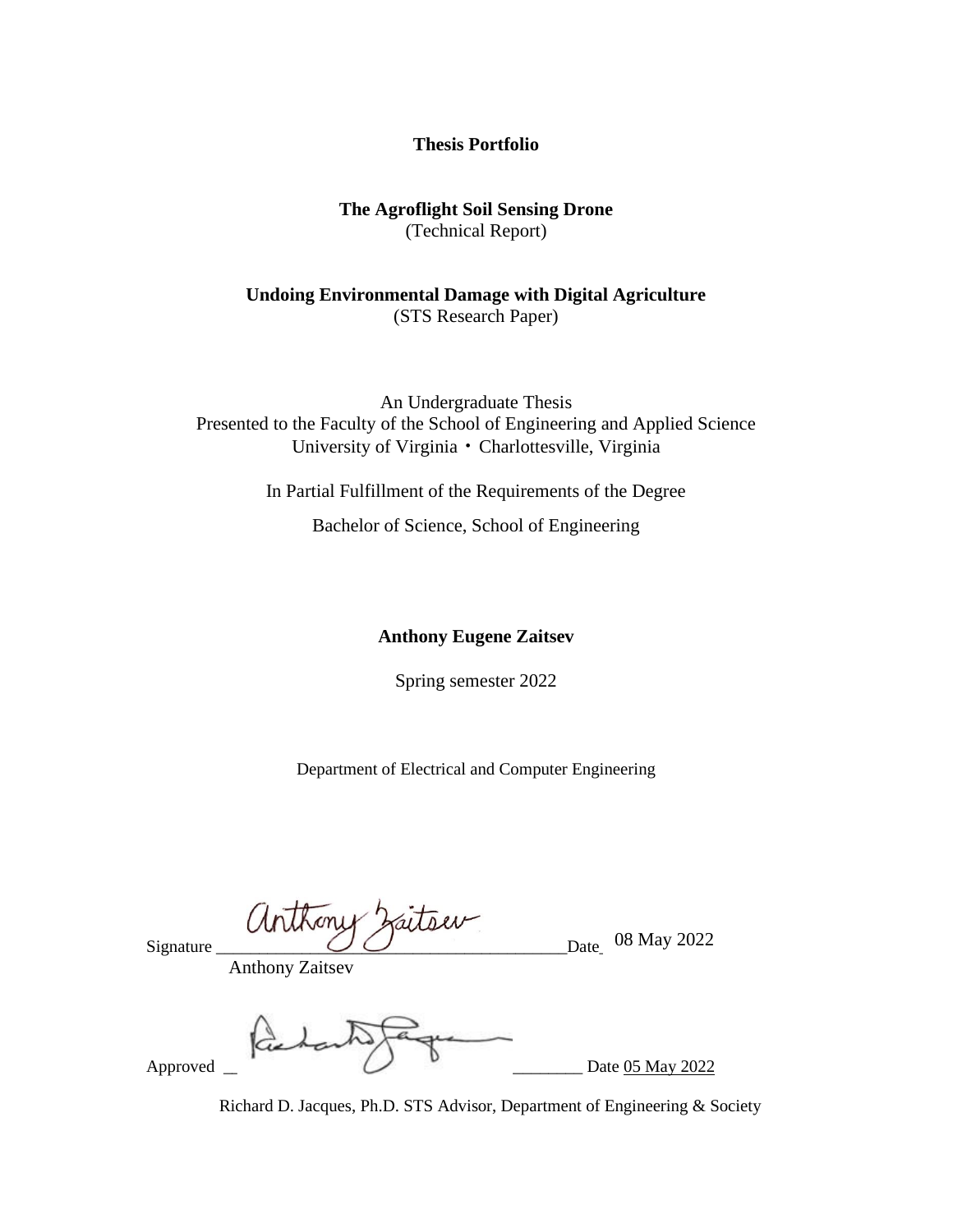# **Table of Contents**

Sociotechnical Synthesis

The Agroflight Soil Sensing Drone

Undoing Environmental Damage with Digital Agriculture

Thesis Prospectus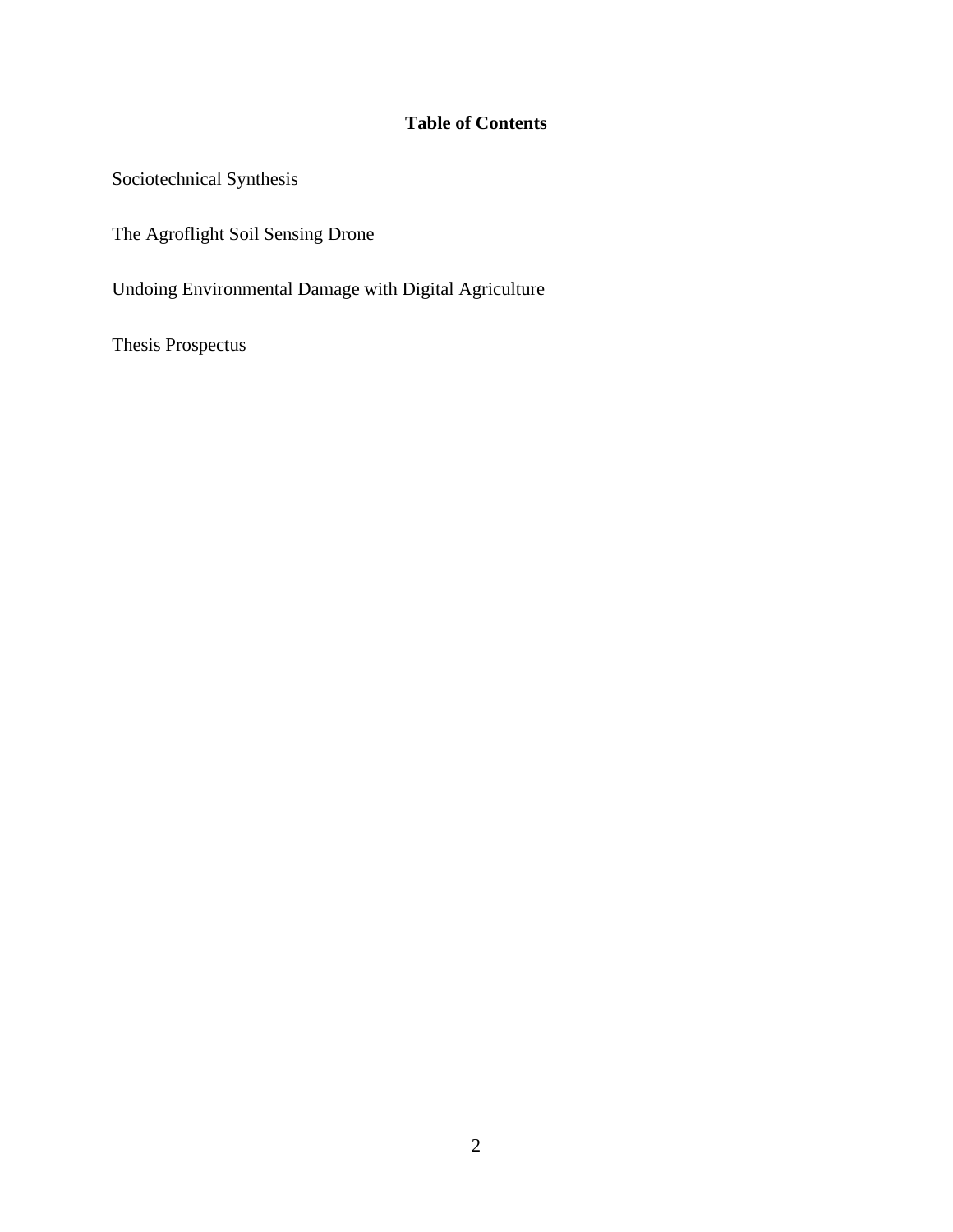#### **Sociotechnical Synthesis**

The sphere of agricultural technology is beginning to shift to include digital electronics to sense, track, and predict crop yields. Following this wave, our team's technical project was a soil sensing drone. The Soil Sensing Drone is a quadcopter fixed with a soil sensor that reads nitrogen, phosphorous, and potassium levels. Digital technology for farming can mitigate environmental damage – this movement has been coined the Digital Agricultural Revolution. The Soil Sensing Drone built for my technical project is a direct contributor to the next era of farming, saving farmers costs and reducing environmental harm.

The Soil Sensing Drone helps farmers better understand their fields by performing assisted flight missions across a field to sample NPK nutrient levels. The drone lands, inserts a sensor into the ground, and reports the data back to a central hub. The soil nutrition data will be used to create a high-resolution map of an agricultural field's nutrient concentrations, which would help farmers deploy fertilizers more locally. This helps save farmers costs for fertilizers. Furthermore, these data can be used to feed predictive agricultural models to estimate the crop yield that will be produced at the end of the growing season. Overall, the Soil Sensing Drone helps farmers be more efficient and better understand their crops' value.

My STS research focuses on how digital technology for farming can mitigate environmental damage. The Green Agricultural Revolution that occurred in the 1970s introduced a plethora of chemical products that help boost crop production. However, these products, which include fertilizers and pesticides, have a blowback effect where they damage agricultural soil, which actually reduces crop production long-term. Furthermore, fertilizers pollute surrounding ecosystems, to the extent that their effects accelerate climate change. Digital products deployed include sensors, drones, and AI models. Though farmers are implementing this technology to

3